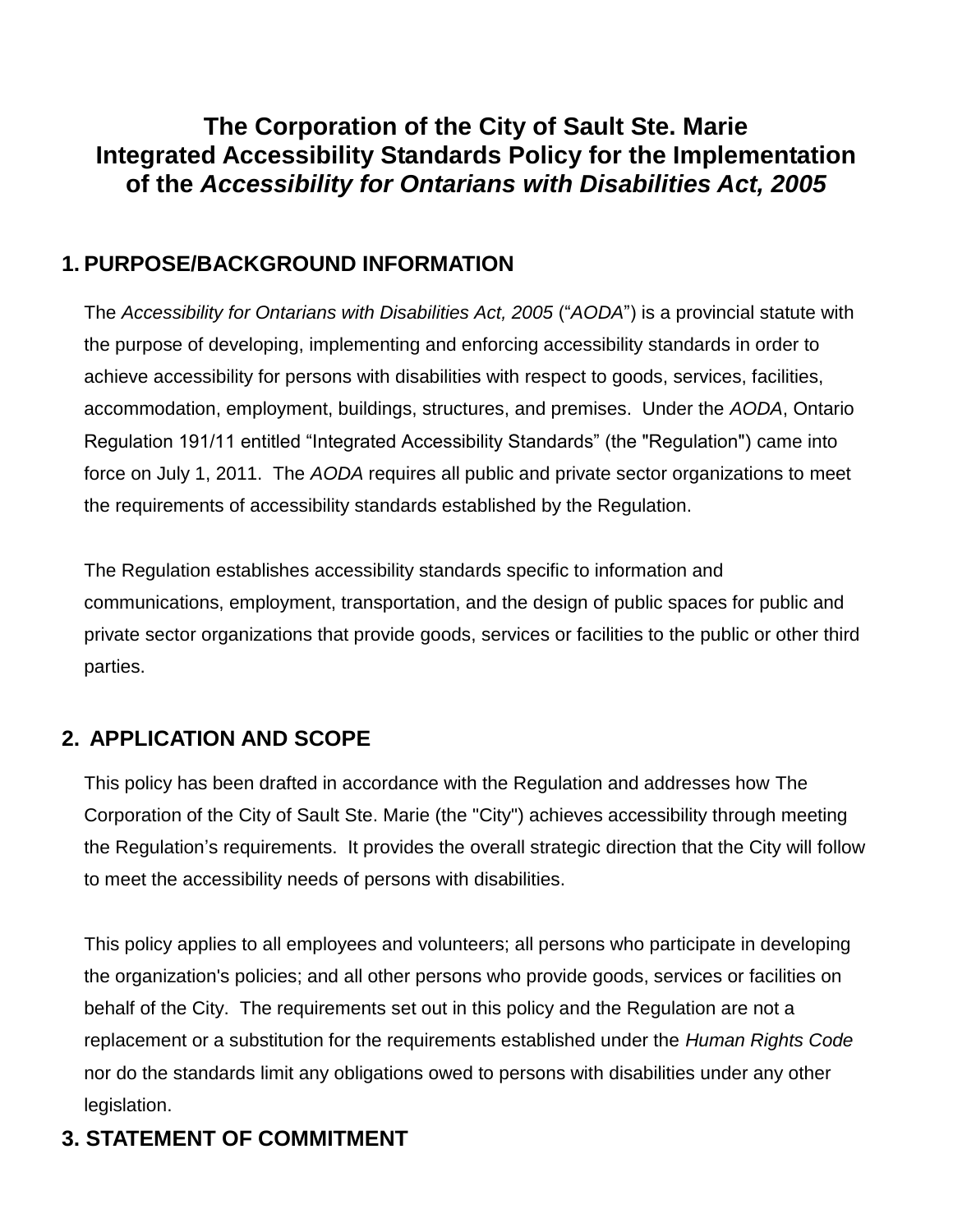The City is committed and guided by the four core principles of Dignity, Independence, Integration and Equality of Opportunity. The City is committed to providing quality goods, services and facilities that are accessible to all persons we serve and in a manner that respects the dignity and independence of persons with disabilities. The City is committed to meeting the needs of persons with disabilities in a timely manner and shall do so by preventing and removing barriers to accessibility in customer service, information and communication, employment, the built environment and transportation. The City is further committed to meeting the requirements of applicable legislation, including the AODA and the *Human Rights Code*.

## **4. DEFINITIONS**

**"Accessible Formats"** may include, but are not limited to, large print, recorded audio and electronic formats, Braille and other formats usable by persons with disabilities;

**"Communication Supports"** may include, but are not limited to, captioning, alternative and augmentative communication supports, plain language, sign language and other supports that facilitate effective communications;

**"Communications"** means the interaction between two or more persons or entities, or any combination of them, where information is provided, sent or received;

**"Conversion Ready"** means an electronic or digital format that facilitates conversion into an accessible format;

**"Information"** includes data, facts and knowledge that exists in any format, including text, audio, digital or images, and that conveys meaning;

**"Internet Website"** means a collection of related web pages, images, videos or other digital assets that are addressed relative to a common Uniform Resource Identifier (URI) and is accessible to the public;

**"Kiosk"** means an interactive electronic terminal, including a point-of-sale device, intended for public use that allows users to access one or more services or products or both;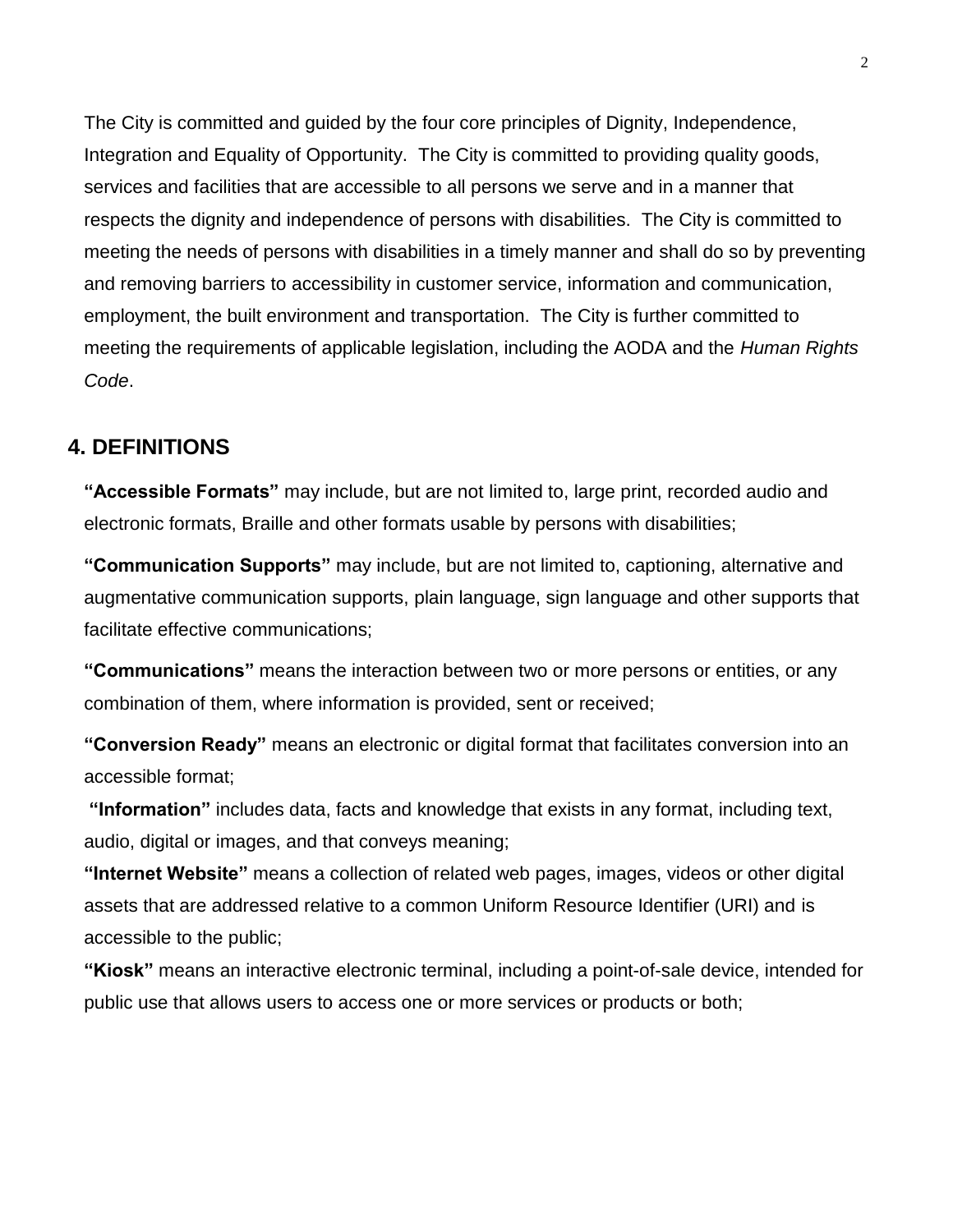**"Mobility Aid"** means a device used to facilitate the transport, in a seated posture, of a person with a disability;

**"Mobility Assistive Device"** means a cane, walker, wheelchair, scooter or similar aid;

**"Redeployment"** means the reassignment of employees to other departments or jobs within the organization as an alternative to layoff, when a particular job or department has been eliminated;

## **"Unconvertible"** means

- (a) it is not technically feasible to convert the information or communications; and/or
- (b) the technology to convert the information or communications is not readily available; and

**"Web Content Accessibility Guidelines"** means the World Wide Web Consortium Recommendation, dated December 2008, entitled "Web Content Accessibility Guidelines (WCAG) 2.0".

## **5. GENERAL PROVISIONS**

### *(a) Multi-Year Accessibility Plan*

In consultation with persons with disabilities and the Accessibility Advisory Committee, the City established and is committed to implement, maintain and document a Multi-Year Accessibility Plan. The City's Multi-Year Accessibility Plan outlines the City's phased-in strategy to prevent and remove barriers and meet its requirements under the Regulation.

The City will report annually on the progress and implementation of the Multi-Year Accessibility Plan, post the information on the City website and will provide it in alternative formats upon request. The Multi-Year Accessibility Plan will be reviewed and updated at least once every five years.

## *(b) Procuring or Acquiring Goods, Services or Facilities*

The City will incorporate accessibility criteria and features when procuring or acquiring goods, services or facilities, except where it is not practical to do so. In the event it is not practicable to do so, an explanation will be provided upon request.

#### **By-Law 2007-187 Procurement Policies and Procedures**.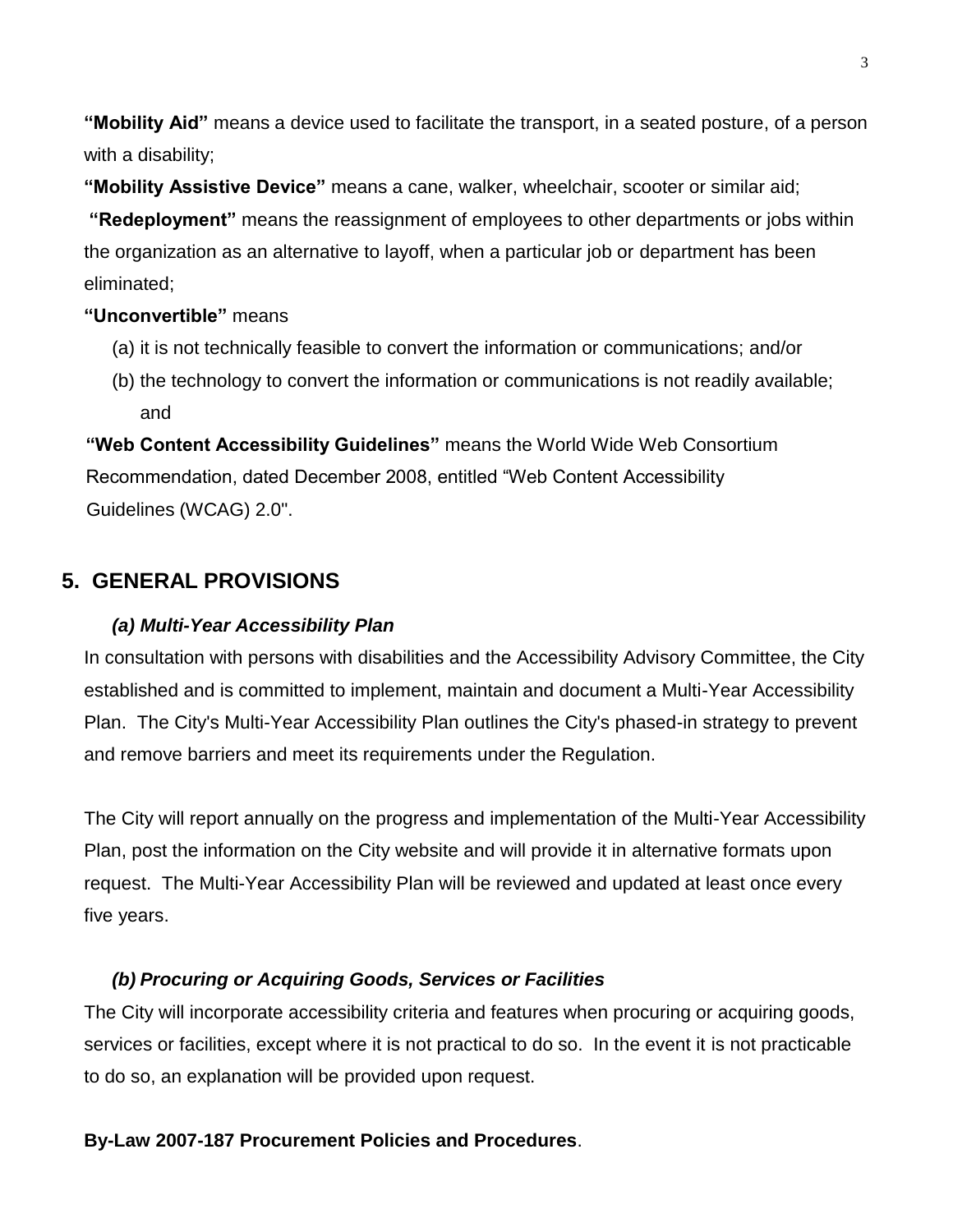#### *(c) Self-Service Kiosk*

The City shall incorporate accessibility features when designing, procuring or acquiring selfservice kiosks.

#### *(d) Training*

The City shall ensure that training is provided as required by the Regulation. The content of the training shall include the requirements of the accessibility standards referred to in the Regulation and the *Human Rights Code* as it pertains to persons with disabilities. The training provided shall be appropriate to the duties of those being trained. Ongoing training shall be provided to new employees as soon as practicable. If any changes are made to this policy or the requirements, training shall be provided. The City shall keep records of the training, including the date on which the training is provided and the number of individuals to whom it was provided. The names of individuals trained shall be recorded for training administration purposes, subject to the *Municipal Freedom of Information and Protection of Privacy Act*  ("*MFIPPA*").

## **6. Information and Communication Standard**

The City is committed to meeting the communication needs of persons with disabilities in accordance with the Regulations and will notify the public about the availability of accessible formats and communication supports.

Upon request, the City shall provide or arrange for the provision of accessible forms and communications supports for persons with disabilities in a timely manner that takes into account the person's accessibility needs due to disability and at a cost that is no more than the regular cost charged to other persons. In determining the suitability of an accessible format or communication support, the City shall consult with the person making the request.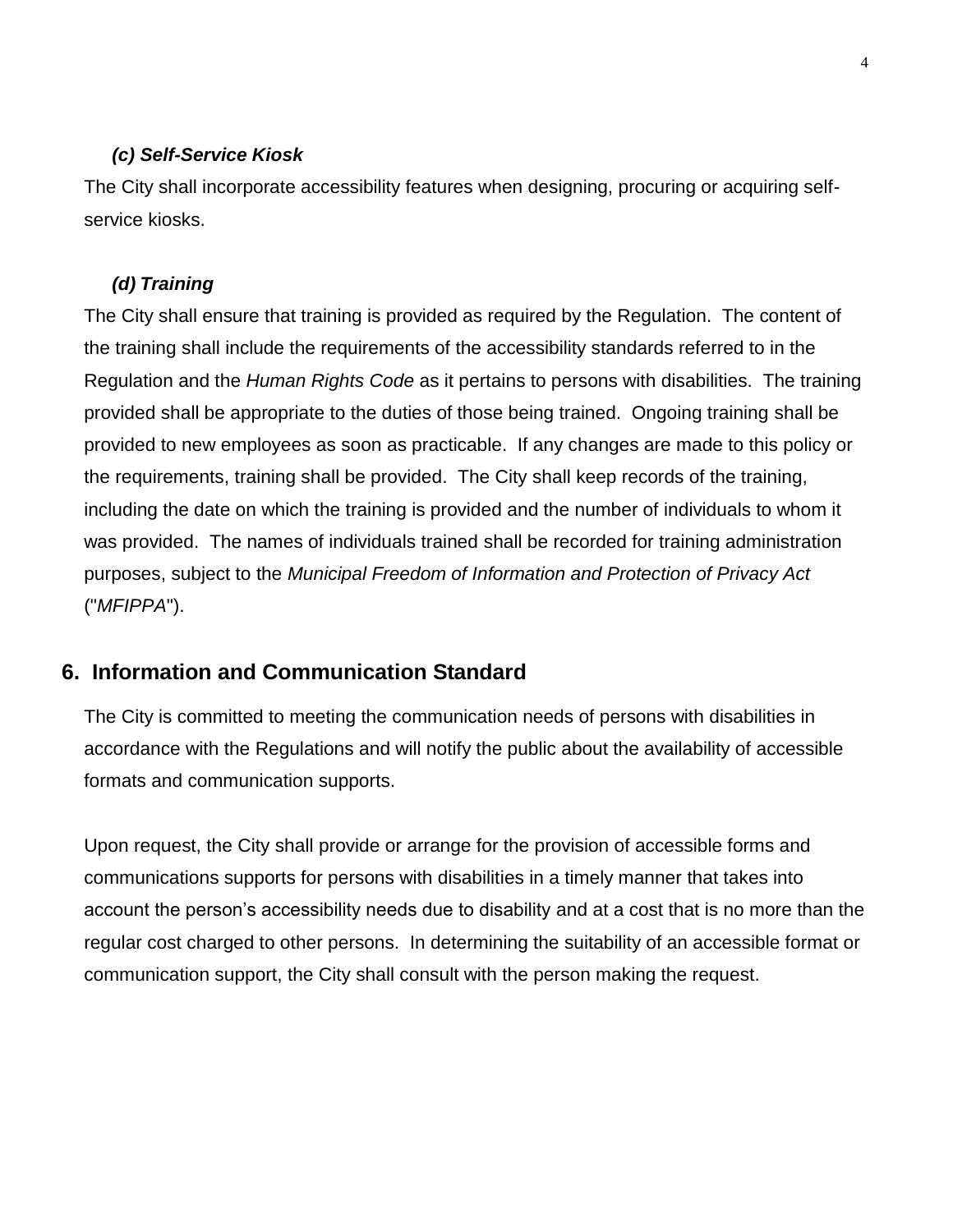#### **7. Feedback**

The City has processes in place for receiving and responding to feedback. The City shall ensure that such processes are accessible to persons with disabilities by providing or arranging for the provision of accessible formats and communications supports upon request.

### **8. Emergency Information**

Where the City prepares emergency procedures, plans or public safety information and makes the information available to the public, the City shall provide the information in an accessible format or with appropriate communication supports, as soon as practicable, upon request.

## **9. Website Accessibility**

The City shall make their internet and intranet websites and web content conform to the World Wide Web Consortium Web Content Accessibility Guidelines (WCAG) 2.0 in accordance with the Regulation.

### **10. Employment Standard**

The City is committed to meeting the Employment Standard requirements set out in the Regulation. The Employment Standard applies in respect of employees and does not apply in respect of volunteers and other non-paid individuals.

#### *(a) Recruitment*

The City shall notify employees and the public about the availability of accommodation for applicants with disabilities in its recruitment process. Specifically, the City shall:

- notify job applicants when they are individually selected to participate in an assessment or selection process that accommodations are available upon request in relation to the materials or processes to be used;
- if a selected applicant requests an accommodation, consult with the applicant and provide or arrange for the provision of a suitable accommodation in a manner that takes into account the applicant's accessibility needs due to a disability; and
- notify successful applicants of the policies for accommodating employees with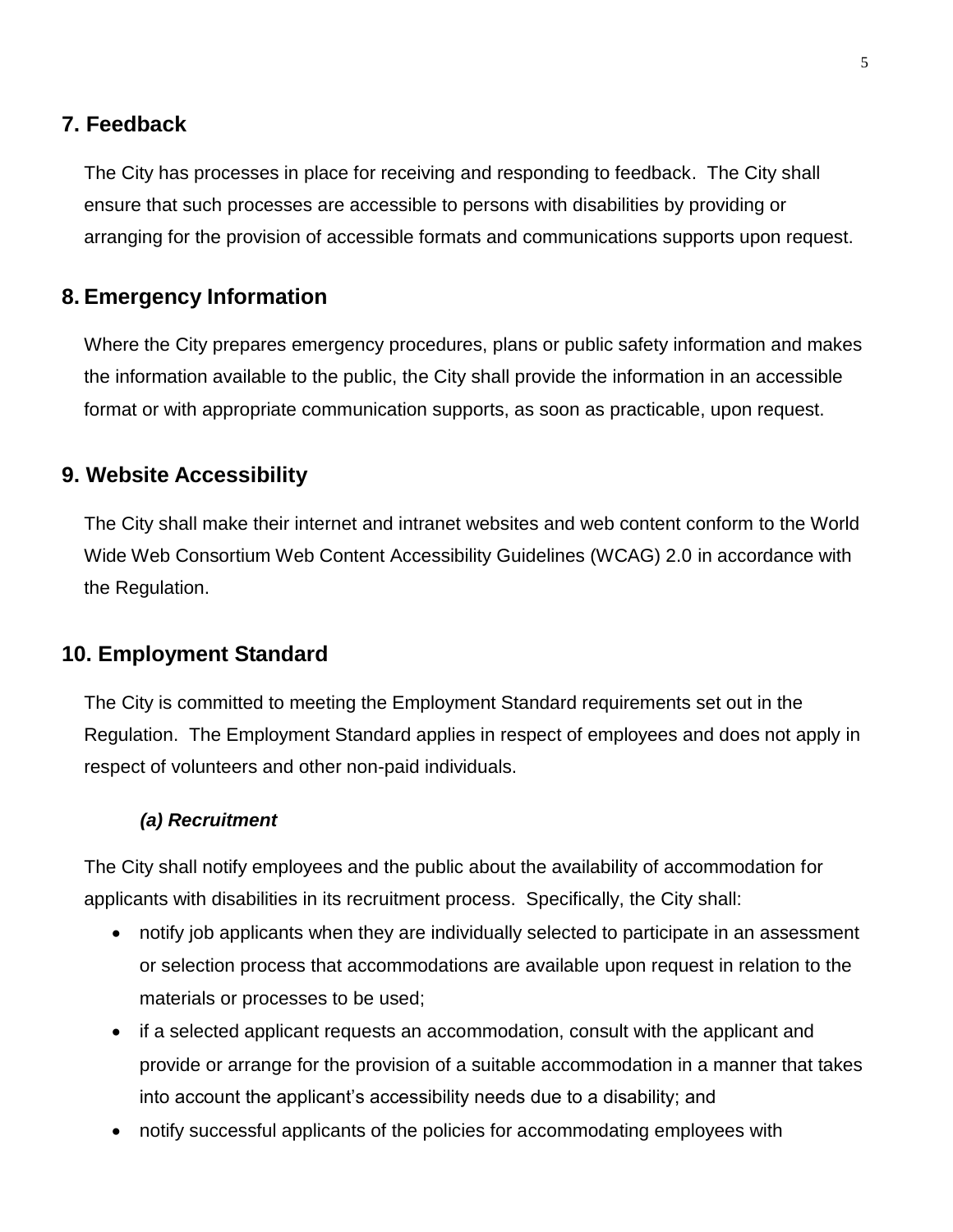disabilities when making offers of employment.

#### *(b) Informing Employees of Supports*

The City shall inform its employees of its policies used to support its employees with disabilities, including but not limited to, policies on the provision of job accommodations that take into account an employee's accessibility needs due to a disability.

The City shall provide this information to new employees as soon as practicable after they begin their employment. The City shall provide updated information to its employees whenever there is a change to existing policies on the provision of job accommodations that take into account an employee's accessibility needs due to disability.

#### *(c) Accessible Formats and Communication Supports for Employees*

Upon request by an employee with a disability, the City shall consult with the employee to provide or arrange for the provision of accessible formats and communication supports for:

- information that is needed in order to perform the employee's job; and
- information that is generally available to employees in the workplace.

The City shall consult with the employee making the request in determining the suitability of an accessible format or communication support.

#### *(d) Workplace Emergency Response Information*

The City shall provide individualized workplace emergency response information to employees who have a disability if the disability is such that the individualized information is necessary and the employer is aware of the need for accommodation due to the employee's disability.

If an employee who receives individual workplace emergency response information requires assistance and with the employee's consent, the City shall provide the workplace emergency response information to the person designated by the City to provide assistance to the employee as soon as practicable after the City becomes aware of the need for accommodation due to the employee's disability.

The City shall review the individualized workplace emergency response information: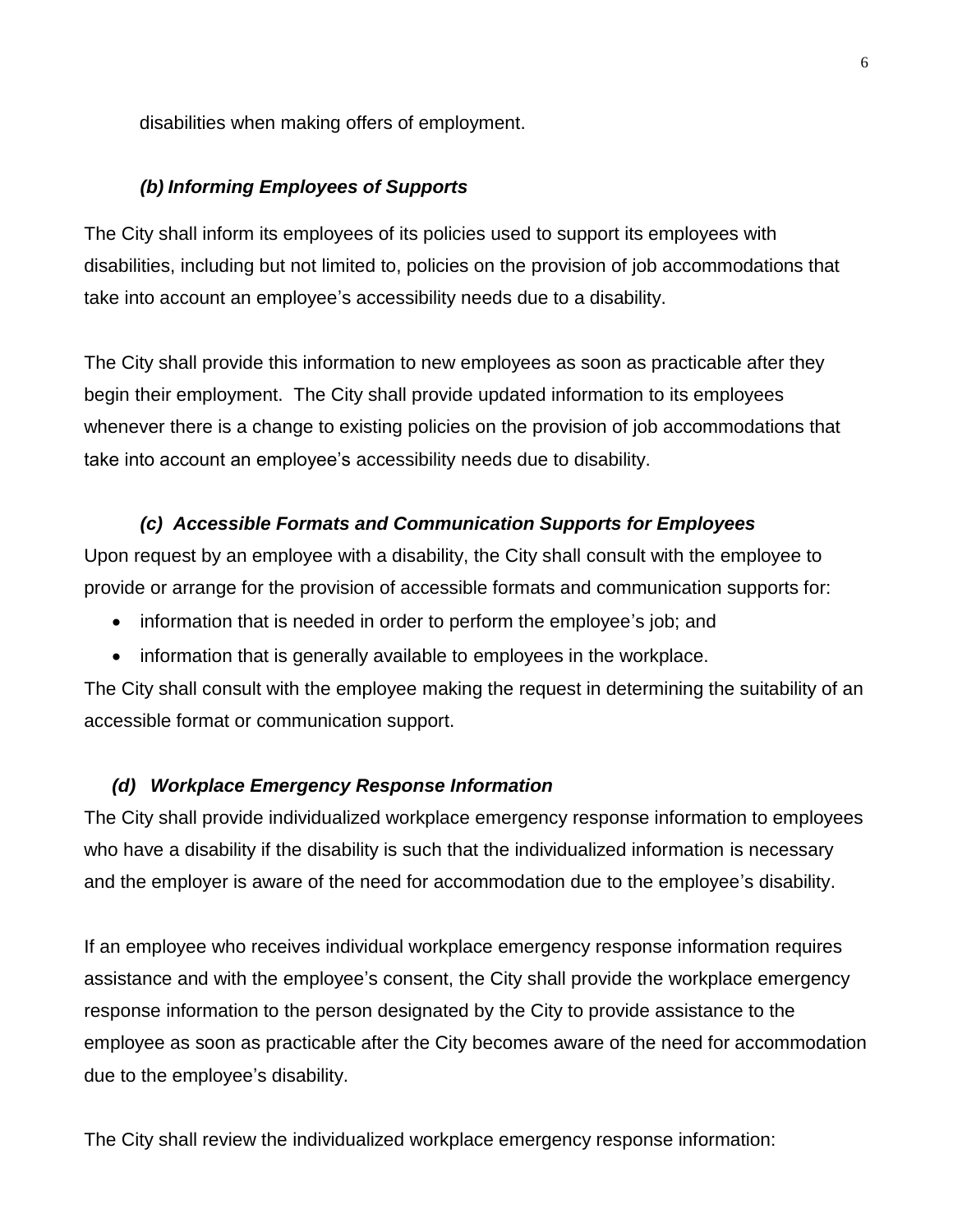- when an employee moves to a different location in the organization;
- At the request of the employee or any workplace party
- when an employee's overall accommodations needs or plans are reviewed; and
- when the City reviews its general emergency response policies.

## **11. Individual Accommodation Plan**

The City shall develop and have in place a written process for the development of documented individual accommodation plans for employees with a disability (Early and Safe Return To Work letter). The process shall include the following elements:

- the manner in which an employee requesting accommodation can participate in the development of the individual accommodation plan;
- the manner in which the City may request an evaluation by an outside medical or other expert, at the City's expense, to assist the City in determining if accommodation can be achieved and, if so, how to achieve accommodation;
- the manner in which the employee can request the participation of a representative from their bargaining agent, where the employee is represented by a bargaining agent, or other representative from the workplace, where the employee is not represented by a bargaining agent, in the development of the accommodation plan;
- the steps taken to protect the privacy of the employee's personal information;
- the frequency with which the individual accommodation plan will be reviewed and updated and the manner in which it will be done;
- if an individual accommodation plan is denied, the manner in which the reasons for the denial will be provided to the employee; and
- the means of providing the individual accommodation plan in a format that takes into account the employee's accessibility needs due to disability.

Individual accommodation plans shall:

- if requested, include any information regarding accessible formats and communication supports provided;
- if requested, include individualized workplace emergency response information; and
- identify any other accommodation that is to be provided.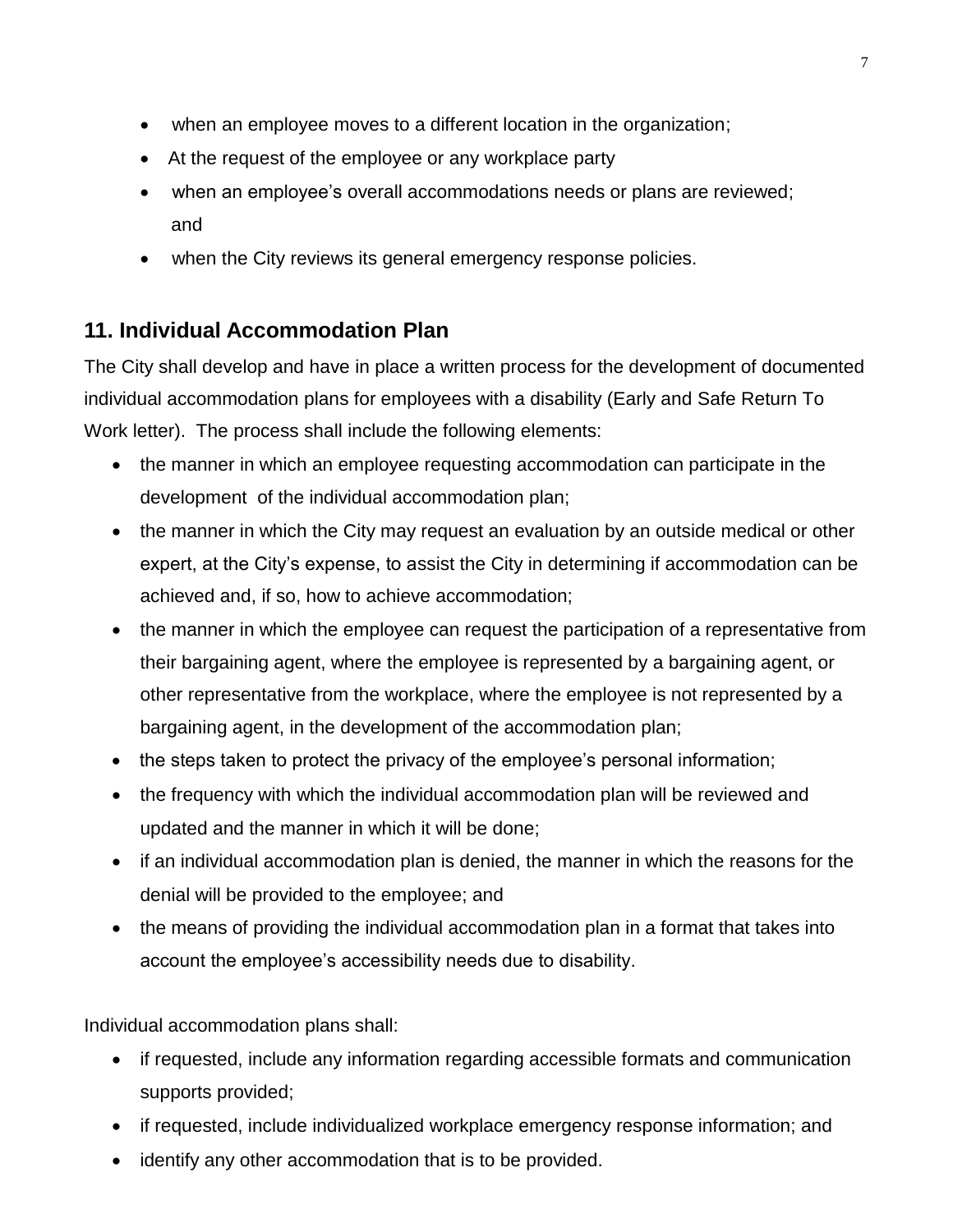## **H.R. POLICY 5-18 – GUIDELINES FOR ACCOMMODATING EMPLOYEES WITH DISABILITIES**

## **12. Return to Work**

The City shall develop and have in place a documented return to work process for employees who have been absent from work due to a disability and require disability-related accommodations in order to return to work. The process shall outline the steps the City will take to facilitate the return to work of employees absent because their disability required them to be away from work and use documented individual accommodation plans as part of the process.

## **13. Performance Management, Career Development and Advancement, and Redeployment**

The City shall take into account the accessibility needs and individual accommodation plans of employees with disabilities when:

- Using performance management processes;
- Providing career development and advancement; and
- Using redeployment.

## **14. Transportation Standard**

The City is committed to meeting the Transportation Standard requirements set out in the Regulation.

#### *(a) Information on Accessibility Equipment*

The City shall make available to the public current information on accessibility equipment and features of their vehicles, routes and services. The City shall, upon request, provide this information in an accessible format.

#### *(b) Bus Stops and Shelters*

The City shall ensure that the Accessibility Advisory Committee, the public and persons with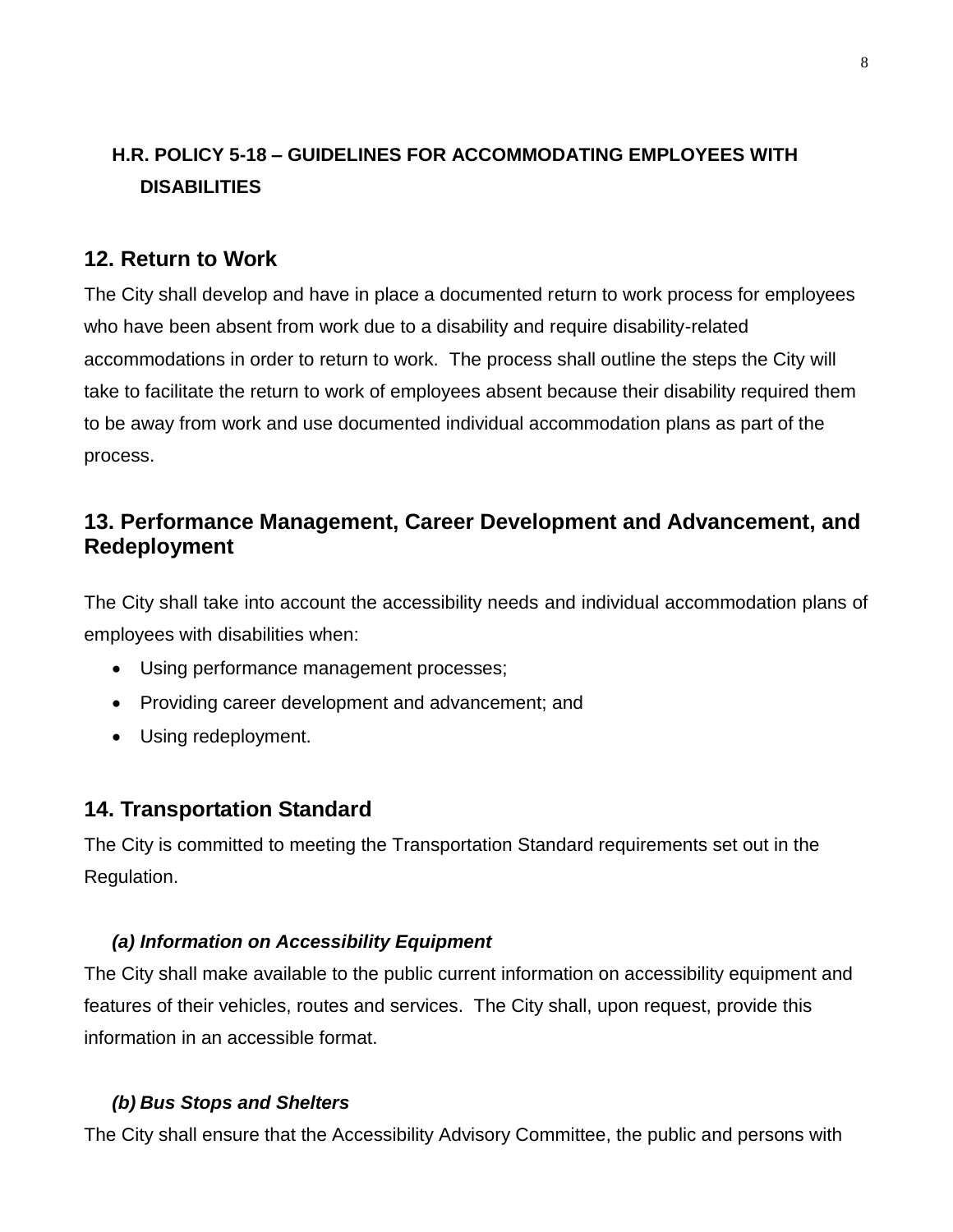disabilities are consulted in the development of accessible design criteria to be considered in the construction, renovation or replacement of bus stops and shelters, including any steps that will be taken to meet the goal of accessible bus stops and shelters.

#### *(c) Taxicabs*

The City shall consult with the Accessibility Advisory Committee, the public and persons with disabilities to determine the proportion of on-demand accessible taxicabs required in the community. The City shall identify progress made toward meeting the need for on-demand accessible taxicabs, including any steps to be taken to meet the need.

The Regulation requires municipalities that license taxicabs to ensure that owners and operators of taxicabs are prohibited from charging a higher fare or an additional fee for persons with disabilities than for persons without disabilities for the same trip and from charging a fee for the storage of mobility aids or mobility assistive devices. The Regulation also requires municipalities that license taxicabs to ensure that owners and operators of taxicabs make available vehicle registration and identification information in an accessible format. The responsibility for licensing taxicabs rests with the Sault Ste. Marie Police Services Board.

# **15. Design of Public Spaces Standards (Accessibility Standards for the Built Environment)**

The City shall comply with the AODA Design or Public Spaces Standards (Accessibility Standards for The Built Environment) when undertaking new construction and redevelopment of public spaces in the following areas:

- Recreational trails and beach access routes;
- Outdoor public use eating areas;
- Outdoor play spaces;
- Exterior paths of travel;
- Accessible Parking;
- Obtaining Services; and
- Maintenance of accessible elements.